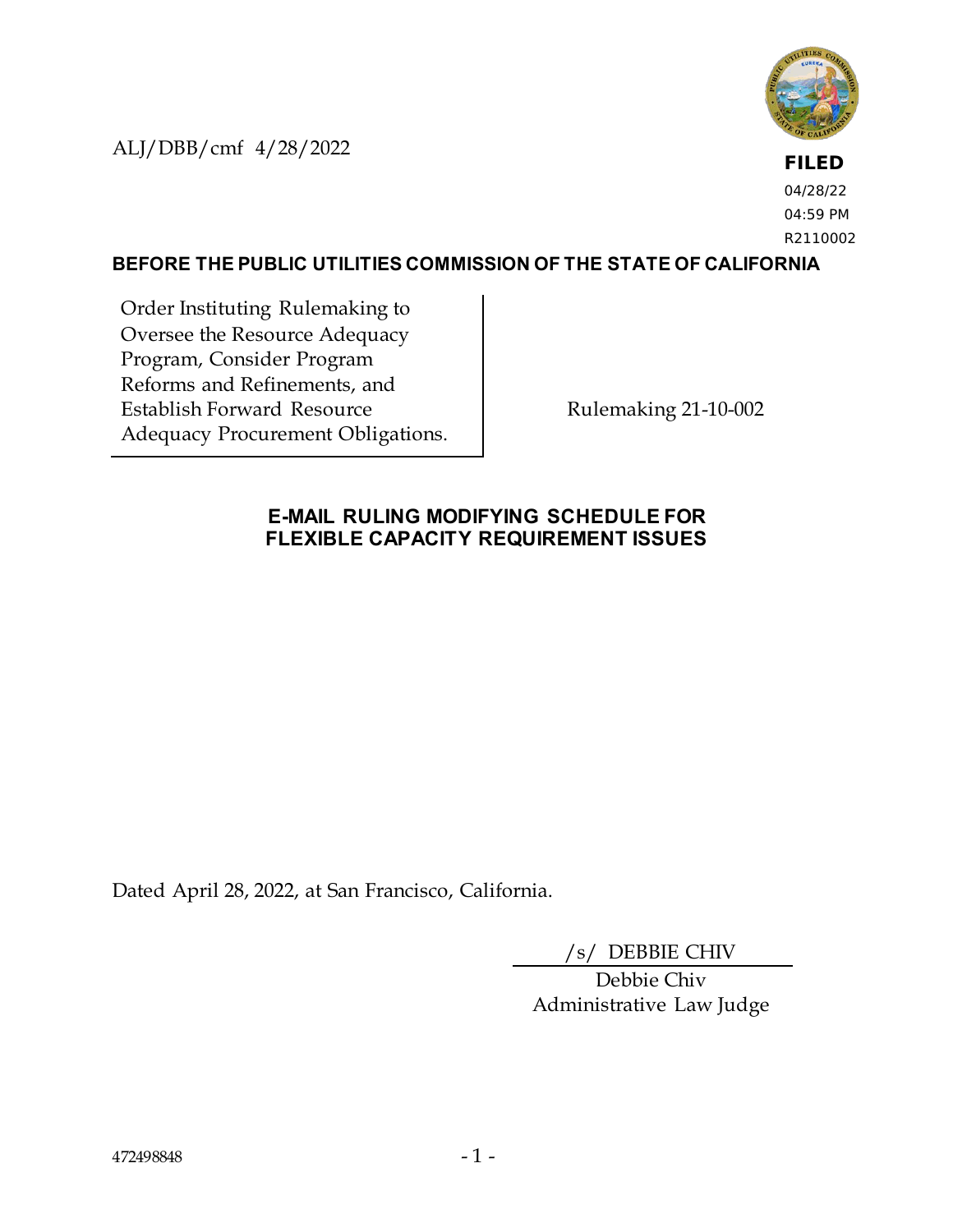# R.21-10-002 ALJ/DBB/cmf

**From:** Chiv, Debbie <Debbie.Chiv@cpuc.ca.gov>

**Sent:** Thursday, April 28, 2022 2:53 PM

**To:** case.admin@sce.com; dhaval.dagli@sce.com; Samir@TosdalAPC.com; AKarazuba@sdge.com; CentralFiles@SempraUtilities.com; Ryan.Baron@BBKlaw.com; fredyanney@gmail.com; HStaver@3CE.org; RKoss@AdamsBroadwell.com; Melicia.Charles@SVCleanEnergy.org; AKragArnold@sfwater.org; Cole, Alexander <Alexander.Cole@cpuc.ca.gov>; Durvasula, Anand <Anand.Durvasula@cpuc.ca.gov>; Corona, Benny <Benny.Corona@cpuc.ca.gov>; Chiv, Debbie <Debbie.Chiv@cpuc.ca.gov>; Adachi, Eleanor <Eleanor.Adachi@cpuc.ca.gov>; Ng, Emma <Emma.Ng@cpuc.ca.gov>; Dupre, Eric <Eric.Dupre@cpuc.ca.gov>; Gannon, Jaime Rose <JaimeRose.Gannon@cpuc.ca.gov>; Choing, Kelsey <Kelsey.Choing@cpuc.ca.gov>; Navis, Kyle <Kyle.Navis@cpuc.ca.gov>; Chow, Lily <lily.chow@cpuc.ca.gov>; Sotero, Maria <Maria.Sotero@cpuc.ca.gov>; Mozafari, Maryam <Maryam.Mozafari@cpuc.ca.gov>; Kito, Michele <michele.kito@cpuc.ca.gov>; Guishar, Natalie <Natalie.Guishar@cpuc.ca.gov>; Raffan, Neil <Neil.Raffan@cpuc.ca.gov>; Cunningham, Patrick <Patrick.Cunningham@cpuc.ca.gov>; Ciupagea, Radu <radu.ciupagea@cpuc.ca.gov>; O'Hara, Rosanne <Rosanne.O'Hara@cpuc.ca.gov>; Goldberg, Sandy <Sandy.Goldberg@cpuc.ca.gov>; Simon, Sean A. <sean.simon@cpuc.ca.gov>; Brant, Simone <Simone.Brant@cpuc.ca.gov>; Shmidt, Yuliya <yuliya.shmidt@cpuc.ca.gov>; JKantor@KeyesFox.com; TLindl@KeyesFox.com; jwwd@pge.com; Monica.Schwebs@MorganLewis.com; R2K3@pge.com; Maria@OhmConnect.com; Amaani@Leap.ac; AnnaFero@dwt.com; KatieJorrie@dwt.com; monicamolina@dwt.com; PatrickFerguson@dwt.com; VidhyaPrabhakaran@dwt.com; dwtcpucdockets@dwt.com; JKarp@SheppardMullin.com; Allie@Reimagine-Power.com; nick@reimaginepower.com; Dwight.Ockert@pge.com; SSMyers@att.net; Benjamin.Bodell@bbklaw.com; Matthew.Barmack@Calpine.com; policy@cedmc.org; Cathy@BarkovichAndYap.com; Sean@BRBLawGroup.com; SMeyer@FormEnergy.com; SLazerow@CBEcal.org; regulatory@mceCleanEnergy.org; PhilM@SCDenergy.com; Cara.Koepf@SanJoseCa.gov; Luisa.Elkins@SanJoseCa.gov; vjw@cleanpower.org; NReardon@SonomaCleanPower.org; cdevon@cesltd.com; csanada@caiso.com; DHou@caiso.com; ELagerquist@caiso.com; JGuan@caiso.com; erecipient@caiso.com; SKozal@caiso.com; steve@pacificea.com; Audra@ppallc.com; Hockema, Corwin <Corwin.Hockema@cpuc.ca.gov>; John@JMcKinseylaw.com; Regulatory@BraunLegal.com; blaising@braunlegal.com; O'Rourke, Shannon <Shannon.O'Rourke@cpuc.ca.gov>; Regulatory@BraunLegal.com; abb@eslawfirm.com; ckm@eslawfirm.com; JDH@eslawfirm.com; Lynn.Marshall@Energy.Ca.Gov; SGN@esLawfirm.com; jjg@eslawfirm.com; jmelms@eslawfirm.com; IKearney@WEAWlaw.com; NSaracino@weawlaw.com; Tri.Luu@Hydrostor.ca **Cc:** ALJ\_Support ID <alj\_supportid@cpuc.ca.gov>; ALJ Docket Office <ALJ\_Docket\_Office@cpuc.ca.gov>; ALJ Process <alj\_process@cpuc.ca.gov>

**Subject:** R.21-10-002\_E-Mail Ruling Modifying Schedule for Flexible Capacity Requirement Issues

To All Parties:

On February 18, 2022, an Administrative Law Judge Ruling's adopted a modified Phase 2 Schedule for FCR and LCR issues, as follows:

| Phase 2 Schedule for FCR and LCR Issues         |                |
|-------------------------------------------------|----------------|
| CAISO draft 2023 LCR Report filed               | April 15, 2022 |
| Comments on draft 2023 LCR Report filed         | April 22, 2022 |
| CAISO final 2023 LCR and FCR Report filed       | April 29, 2022 |
| Comments on final 2023 LCR and FCR Report       | May 6, 2022    |
| Reply comments on final 2023 LCR and FCR Report | May 13, 2022   |